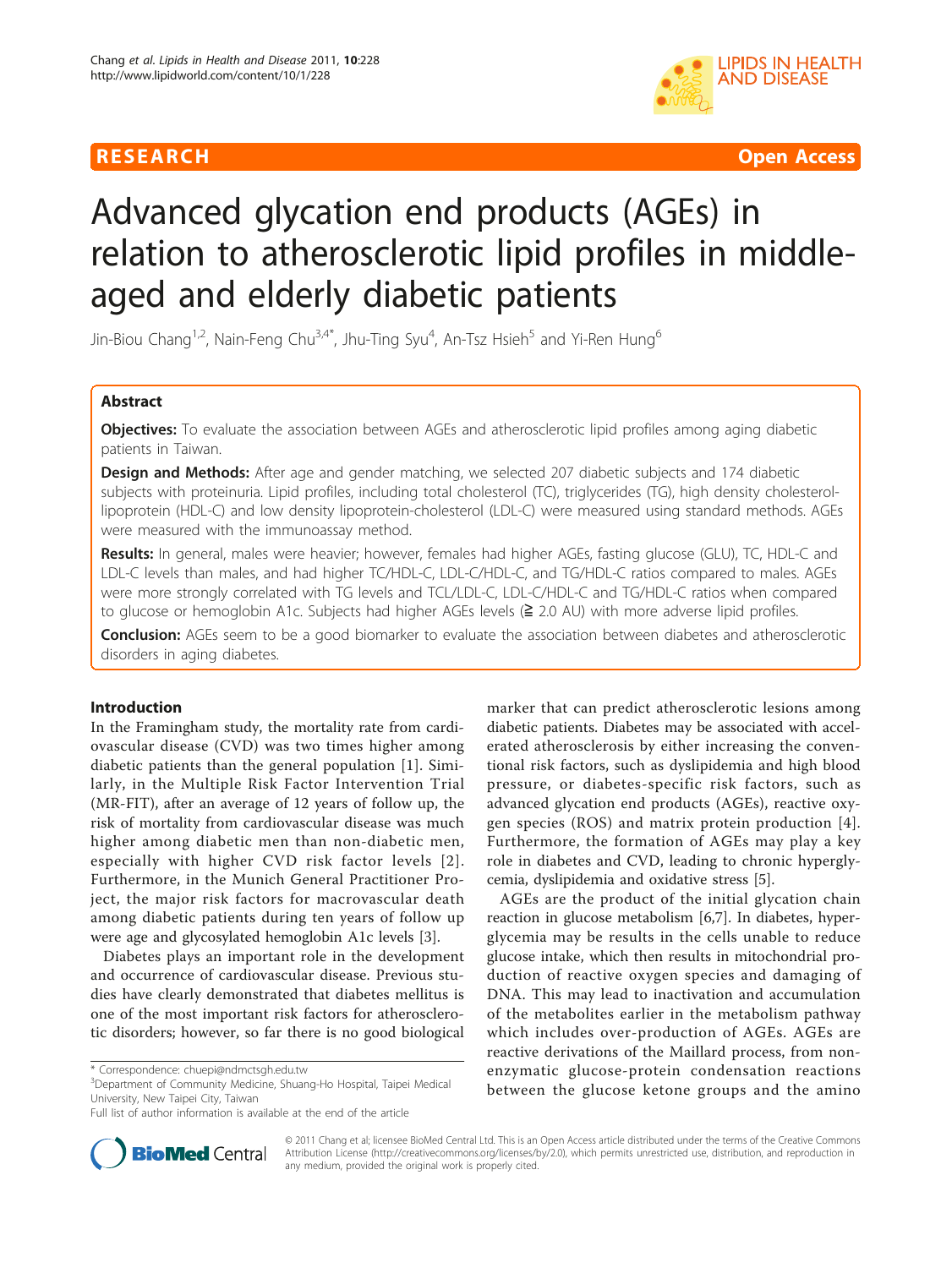groups of the protein, which may be associated with diabetes-related complications [[8\]](#page-5-0).

The purpose of this study is to evaluate the association between AGEs and atherosclerotic profiles among aging diabetic patients in Taiwan.

### Materials and methods

#### Study subjects

All participating subjects were between 35 and 80 years old, ethnically Han Chinese, with type 2 diabetes mellitus, and were recruited from the outpatient clinic of the Tri-Service General Hospital in Taipei, Taiwan from July 2007 to Dec. 2009. After age and gender matching, we included 207 Type 2 diabetic patients without nephropathies (DM) and 174 diabetic patients with nephropathies (DN). All recruited patients fulfilled the following criteria: (i) age between 35 to 80 years old; (ii) fasting plasma glucose greater than 126 mg/dl; and (iii) HbA1c greater than 6%. The study subjects were further classified as DM or DN based on three surrogate endpoints: urinary albumin to creatinine ratio (ACR), BUN and serum creatinine. ACRs were measured more than twice at different time points. Patients who fulfilled any one of the following three criteria were classified in the DN group: (i) average ACR greater than 30 μg/mg; (ii) serum creatinine greater than 1.7 mg/dl; (iii) BUN greater than 20 mg/dl. The rest of the patients were classified as the DM group. According to this definition, micro- and macroalbuminuric patients were classified into the DN group. Approval was obtained from the Internal Review Board of Tri-Service General Hospital before conducting the study, and an approved informed consent form was signed by each subject.

#### Biochemical variable measurement

Atherosclerotic profiles, such as total cholesterol (TC), triglycerides (TG), high-density lipoprotein cholesterol (HDL-C) and low-density lipoprotein cholesterol (LDL-C) levels were measured using standard methods. We also calculated the TC/HDL-C, LDL-C/HDL-C and TG/ HDL-C ratios to represent the significance of the atherosclerosis. We further calculated the atherosclerotic index (AI) based on the distribution of TC, TG, HDL-C and LDL-C levels. For each subjects, we summed the points from TC (TC ≤ 200 = 1 point, 200 < TC ≤ 240 = 2 points,  $TC > 240 = 3$  points),  $TG$ ,  $(TG \le 150 = 1$ point,  $150 < TG \le 200 = 2$  points,  $TG > 200 = 3$  points), HDL-C (HDL-C ≥ 50 = 1 point, 50 > HDL-C ≥ 40 = 2 points, HDL-C < 40 = 3 points) and LDL-C (LDL-C  $\le$  $130 = 1$  point,  $130 < LDL-C \le 160 = 2$  points,  $LDL-C >$ 160 = 3 points); the higher AI may be represented the more adverse atherosclerotic characteristics.

AGEs were measured using enzyme-linked immunoassay method (Hanson Hong Biomedical Co, Ltd, Taipei,

Taiwan), using a Hitachi 7150 (Osaka, Japan) analyzer, and the within and between CV was 1.3% and 2.8%, respectively.

#### Statistical analyses

All data were expressed as mean ± SD and the t-test was conducted to evaluate the differences between two groups. Spearman correlation coefficients were examined for fasting glucose (GLU), glycated hemoglobin A1c (A1c) and AGEs in relation to these atherosclerotic profiles and parameters. Multi-variable regression analyses were conducted to examine the association between AGEs and atherosclerotic profiles after adjusting for potential confounders, such as age and BMI, and further adjusting for GLU and A1c. We further evaluated the atherosclerotic characteristics of subjects with AGEs greater than or equal to, or less than 2.0 AU.

All statistical analyses were conducted using the statistical package SAS 8.2 (SAS institute Inc, Cary, NC, USA).

#### Results

The general characteristics of study subjects by gender are shown in Table [1.](#page-2-0) In general, females had higher AGEs, A1C, TC, HDL-C and LDL-C levels than males (p < 0.05). However, males had higher TC/HDL-C, LDL-C/HDL-C, and TG/HDL-C ratios compared to females (all  $p < 0.05$ ).

Table [2](#page-2-0) presents the Spearman correlation coefficients of fasting glucose, A1c and AGEs levels on lipid profiles and atherosclerotic characteristics among study subjects according to gender and disease status. When compared to GLU, A1c and AGEs, AGEs levels were more positively correlated with TG and TC/LDL-C, LDL-C/HDL-C and TG/HDL-C ratios (especially in males) and negatively correlated with HDL-C levels (all  $p < 0.01$ ). These characteristics were present in both DM and DN subjects.

The multi-variable regression analyses of AGEs on lipid profiles and atherosclerotic characteristics, after adjusting for potential confounders, are presented in Table [3.](#page-3-0) In Model III, after adjusting for age, BMI, GLU and A1c levels, AGEs were positively associated with TC, TG, TC/HDL-C, LDL-C/HDL-C, TG/HDL-C and atherosclerotic index, and negatively associated with HDL-C levels in both genders.

We further divided subjects into two subgroups based on their AGEs levels ( $\geq 2.0$  or < 2.0 AU). Table [4](#page-4-0) shows the lipid profiles and atherosclerotic characteristics for different AGEs groups by gender. Subjects with AGEs ≧ 2.0 AU had higher TC, TG, LDL-C levels (in females), TC/HDL-C, LDL-C/HDL-C, TG/HDL-C ratios and atherosclerotic indexes in both sexes.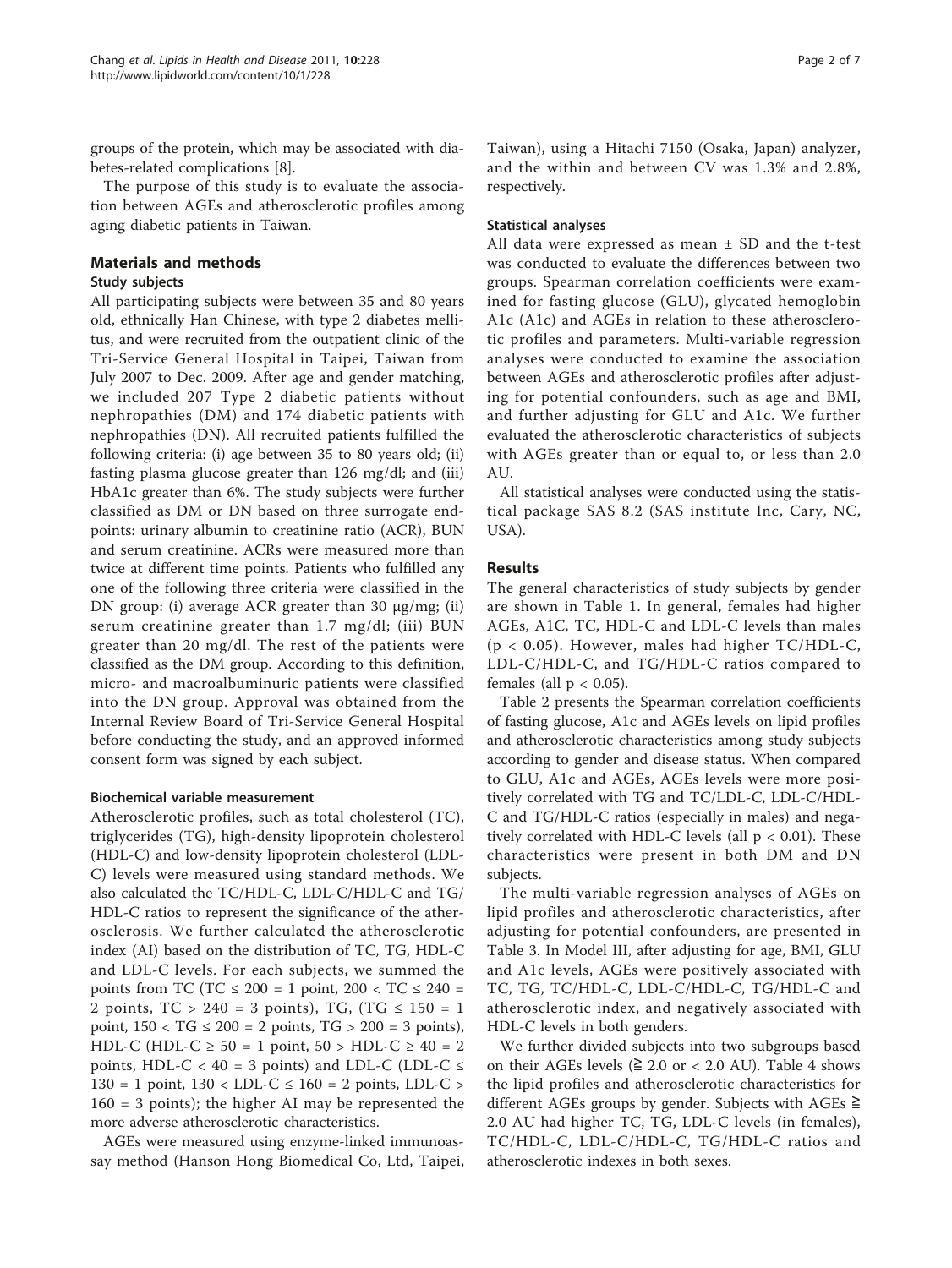|                         | $DM(N = 207)$  |          |                  |       |                     |                   | $DN(N = 174)$  |          |           |                     |       |       |  |
|-------------------------|----------------|----------|------------------|-------|---------------------|-------------------|----------------|----------|-----------|---------------------|-------|-------|--|
|                         | $Male(N = 81)$ |          |                  |       | Female( $N = 126$ ) |                   | $Male(N = 71)$ |          |           | Female( $N = 103$ ) |       |       |  |
|                         | Mean           | Ŧ.       | S.D              | Mean  | $\pm$               | S.D               | Mean           | ±.       | S.D       | Mean                | $\pm$ | S.D   |  |
| Age(yr)                 | 63.5           | $_{\pm}$ | 8.7              | 62.4  | $\pm$               | $7.2^{y}$         | 66.3           | $\pm$    | 8.9       | 64.9                | $\pm$ | 6.8   |  |
| Weight(kg)              | 69.9           | 土        | $9.3***$         | 61.6  | $\pm$               | 10.0              | 70.0           | $\pm$    | $9.3***$  | 62.5                | $\pm$ | 9.7   |  |
| BMl(kq/m <sup>2</sup> ) | 25.4           | 土        | 2.9              | 25.3  | $\pm$               | 3.7               | 25.3           | $\pm$    | 3.2       | 26.2                | $\pm$ | 3.9   |  |
| AGEs(AU)                | 1.7            | 土        | 1.3              | 1.9   | $\pm$               | $1.3^{y}$         | 1.9            | $\pm$    | $1.5*$    | 2.4                 | $\pm$ | 1.5   |  |
| Glucose(mg/dL)          | 143.0          | 土        | 38.5             | 148.8 | $\pm$               | 42.2              | 152.1          | $\pm$    | 54.6      | 157.2               | $\pm$ | 57.4  |  |
| $HbAlc(\%)$             | 7.9            | $_{\pm}$ | $1.4*$           | 8.3   | $\pm$               | $1.4^{\text{a}}$  | 8.4            | $\pm$    | 1.7       | 8.8                 | $\pm$ | 2.0   |  |
| CHOL(mg/dL)             | 177.4          | $_{\pm}$ | 32.7***          | 195.3 | $\pm$               | 38.3              | 175.5          | $\pm$    | 44.4***   | 203.0               | $\pm$ | 39.4  |  |
| TG(mg/dL)               | 140.6          | $_{\pm}$ | $75.5^{\circ}$   | 144.4 | $+$                 | 63.1 <sup>y</sup> | 179.7          | $\pm$    | 125.0     | 189.0               | $\pm$ | 106.8 |  |
| HDL-C(mg/dL)            | 45.9           | 土        | $10.1***$        | 56.1  | $\pm$               | 13.2              | 43.2           | $\pm$    | $10.2***$ | 53.0                | $\pm$ | 13.0  |  |
| LDL-C(mg/dL)            | 114.4          | $_{\pm}$ | $30.4*$          | 124.6 | $\pm$               | 34.7              | 116.1          | $_{\pm}$ | $35.1*$   | 129.8               | $\pm$ | 38.2  |  |
| CHOL/HDL-C              | 4.0            | 土        | $1.1*$           | 3.7   | $\pm$               | $1.1^{y}$         | 4.3            | $\pm$    | 1.4       | 4.1                 | $\pm$ | 1.2   |  |
| LDL-C/HDL-C             | 2.6            | $_{\pm}$ | 0.8              | 2.4   | $\pm$               | 0.9               | 2.8            | 土        | 1.0       | 2.6                 | $\pm$ | 0.9   |  |
| TG/HDL-C                | 3.4            | $\pm$    | 2.3 <sup>a</sup> | 2.9   | $\pm$               | $1.8^{z}$         | 4.6            | $\pm$    | 3.6       | 4.0                 | $\pm$ | 2.7   |  |
| $\mathsf{A}$            | 6.2            | 土        | 1.7              | 6.2   | $\pm$               | 1.9 <sup>y</sup>  | 6.7            | 土        | 1.9       | 6.9                 | 土     | 1.8   |  |

<span id="page-2-0"></span>Table 1 General characteristics of study subjects.

\*  $p < 0.05$ , \*\*  $p < 0.01$ , \*\*\*  $p < 0.001$  when compared by gender.

 $\rm{^{a}p< 0.05^{b}p< 0.01^{c}p< 0.001}$  when compared with different statuses in males

 $x^{\text{max}}$   $> 0.05^{\text{y}}$  p  $< 0.01^{\text{z}}$  p  $< 0.001$  when compared with different statuses in females

BMI: body mass index; AGEs: advanced glycation end products; HbA1c: hemoglobin A1c; CHOL: cholesterol; TG: triglyceride; HDL-C: high-density lipoproteincholesterol; LDL-C: low density lipoprotein-cholesterol; AI: atherosclerotic index

# **Discussion**

In this study we examined different glucose metabolism variables, such as fasting glucose (GLU), glycated hemoglobin A1c (A1c) and AGEs. We found AGEs levels correlated positively with lipid profiles and atherosclerotic characteristics, and this correlation was even better than those for fasting glucose or A1c in both sexes. Even after adjusting for age, BMI, GLU and/or A1c and other potential confounders, AGEs are still significantly correlated with lipid profiles and atherosclerotic

characteristics. More interestingly, the subjects with higher AGEs levels had worse lipid profiles, more adverse atherosclerotic characteristics and higher AI. AGEs thus seem to be a good biomarker for evaluating the association between diabetes and atherosclerotic disorders among aging diabetic patients.

There are several interesting findings in this study, but also some limitations. First, diet and physical activity were not well controlled in this study. It may be associated with non-differential misclassification which

Table 2 Spearman correlation coefficient of fasting glucose, hemoglobin A1c (HbA1c) and advanced glycation end products (AGEs) with lipid profiles.

|                         | $DM(N = 207)$   |         |             |           |                      |             |            | $DN(N = 174)$   |             |           |                      |             |  |  |
|-------------------------|-----------------|---------|-------------|-----------|----------------------|-------------|------------|-----------------|-------------|-----------|----------------------|-------------|--|--|
|                         | $Males(N = 81)$ |         |             |           | Females( $N = 126$ ) |             |            | $Males(N = 71)$ |             |           | Females( $N = 103$ ) |             |  |  |
|                         | Glucose         | HbA1c   | <b>AGEs</b> | Glucose   | HbA1c                | <b>AGEs</b> | Glucose    | HbA1c           | <b>AGEs</b> | Glucose   | HbA1c                | <b>AGEs</b> |  |  |
| Age(yrs)                | $-0.13$         | $-0.15$ | $-0.13$     | $-0.12$   | $-0.10$              | 0.07        | $-0.40***$ | $-0.10$         | $-0.18$     | $-0.01$   | 0.03                 | $-0.14$     |  |  |
| Weight(kg)              | 0.04            | 0.12    | $0.33***$   | $0.23***$ | 0.14                 | 0.03        | 0.13       | $-0.08$         | $0.27*$     | $-0.07$   | 0.11                 | 0.12        |  |  |
| BMl(kq/m <sup>2</sup> ) | 0.11            | 0.18    | $0.23*$     | $0.18*$   | 0.13                 | 0.08        | 0.15       | $-0.09$         | $0.29*$     | $-0.08$   | 0.05                 | 0.11        |  |  |
| CHOL(mg/dL)             | 0.10            | 0.21    | 0.12        | $0.34***$ | $0.34***$            | $0.34***$   | 0.10       | 0.12            | $0.35***$   | $0.26***$ | 0.17                 | 0.15        |  |  |
| TG(mg/dL)               | 0.08            | 0.10    | $0.77***$   | 0.12      | $0.24***$            | $0.69***$   | $0.25*$    | $0.32***$       | $0.73***$   | $0.25*$   | $0.26***$            | $0.68***$   |  |  |
| HDL-C(mg/dL)            | $-0.02$         | $-0.13$ | $-0.34***$  | $-0.07$   | 0.03                 | $-0.27**$   | $-0.13$    | $-0.17$         | $-0.35***$  | 0.08      | 0.04                 | $-0.36***$  |  |  |
| $LDL-C(mq/dL)$          | 0.12            | 0.18    | 0.12        | $0.34***$ | $0.35***$            | $0.27***$   | 0.11       | 0.13            | 0.19        | 0.19      | 0.15                 | 0.03        |  |  |
| CHOL/HDL-C              | 0.10            | 0.20    | $0.44***$   | $0.30**$  | $0.21*$              | $0.51***$   | 0.15       | 0.13            | $0.48***$   | 0.10      | 0.09                 | $0.41***$   |  |  |
| LDL-C/HDL-C             | 0.05            | 0.16    | $0.30*$     | $0.32***$ | $0.27**$             | $0.40***$   | 0.11       | 0.15            | $0.28*$     | 0.13      | 0.14                 | $0.26*$     |  |  |
| TG/HDL-C                | 0.11            | 0.11    | $0.73***$   | 0.12      | 0.18                 | $0.65***$   | $0.26*$    | $0.29*$         | $0.72***$   | 0.09      | 0.14                 | $0.63***$   |  |  |
| $\mathsf{A}$            | 0.18            | 0.15    | $0.56***$   | $0.29***$ | $0.33***$            | $0.51***$   | 0.20       | $0.27*$         | $0.63***$   | $0.24*$   | $0.22*$              | $0.46***$   |  |  |

 $*$ p < 0.05  $**$ p < 0.01  $***$ p < 0.001

BMI: body mass index; AGEs: advanced glycation end products; HbA1c: hemoglobin A1c; CHOL: cholesterol; TG: triglyceride; HDL-C: high-density lipoproteincholesterol; LDL-C: low density lipoprotein-cholesterol; AI: atherosclerotic index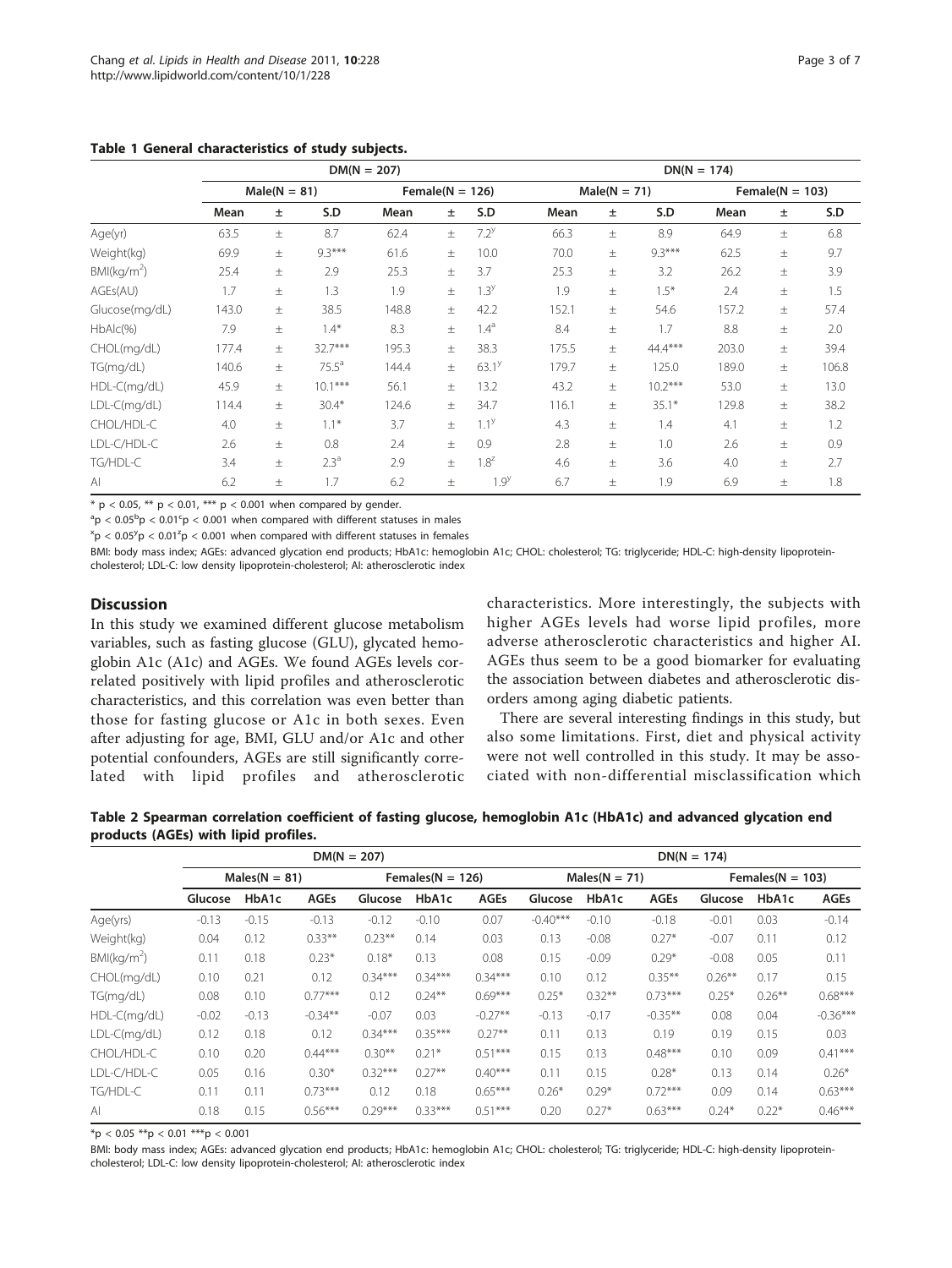<span id="page-3-0"></span>Table 3 Multivariable regression models for the association between AGEs levels and atherosclerotic lipid profiles with gender-specificaiton.

|         |              | Model I          | Model II         | Model III        |
|---------|--------------|------------------|------------------|------------------|
|         |              | $\beta$ (S.E)    | $\beta$ (S.E)    | $\beta$ (S.E)    |
| Males   |              |                  |                  |                  |
|         | CHOL(mg/dL)  | $7.9(2.5)$ **    | $7.7(2.5)$ **    | $7.4(2.6)$ **    |
|         | TG(mg/dL)    | 48.4(4.7)***     | 48.6(4.8)***     | 47.2(4.7)***     |
|         | HDL-C(mg/dL) | $-2.7(0.6)$ ***  | $-2.4(0.6)$ ***  | $-2.3(0.6)$ ***  |
|         | LDL-C(mg/dL) | 2.7(2.1)         | 2.3(2.1)         | 2.0(2.1)         |
|         | CHOL/HDL-C   | $0.4(0.1)$ ***   | $0.4(0.1)$ ***   | $0.4(0.1)$ ***   |
|         | LDL-C/HDL-C  | $0.2(0.1)$ **    | $0.2(0.1)$ **    | $0.2(0.1)$ **    |
|         | TG/HDL-C     | $1.4(0.1)$ ***   | $1.4(0.1)$ ***   | $1.3(0.1)$ ***   |
|         | Al           | $0.8(0.1)$ ***   | $0.8(0.1)$ ***   | $0.8(0.1)$ ***   |
| Females |              |                  |                  |                  |
|         | CHOL(mg/dL)  | $8.3(1.9)$ ***   | $8.4(2.0)$ ***   | $7.6(1.9)$ ***   |
|         | TG(mg/dL)    | $41.8(3.4)$ ***  | $40.9(3.4)$ ***  | $40.0(3.4)$ ***  |
|         | HDL-C(mg/dL) | $-3.1(0.7)$ ***  | $-3.0(0.7)$ ***  | $-3.0(0.7)$ ***  |
|         | LDL-C(mg/dL) | $4.9(1.8)$ **    | $5.1(1.9)$ **    | $4.3(1.8)$ *     |
|         | CHOL/HDL-C   | $0.4(0.1)$ ***   | $0.4(0.1)$ ***   | $0.4(0.1)$ ***   |
|         | LDL-C/HDL-C  | $0.2(< 0.1)$ *** | $0.2(< 0.1)$ *** | $0.2(< 0.1)$ *** |
|         | TG/HDL-C     | $1.1(0.1)$ ***   | $1.0(0.1)$ ***   | $1.0(0.1)$ ***   |
|         | ΑI           | $0.7(0.1)$ ***   | $0.7(0.1)$ ***   | $0.7(0.1)$ ***   |

Model I: after adjusting for age(yrs)

Model II: after further adjusting for age(yrs) and BMI

Model III: after further adjusting for age(yrs), BMI, fasting glucose and HbA1c  $*$ p < 0.05  $**$ p < 0.01  $***$ p < 0.001

BMI: body mass index; AGEs: advanced glycation end products; HbA1c: hemoglobin A1c; CHOL: cholesterol; TG: triglyceride; HDL-C: high-density lipoprotein-cholesterol; LDL-C: low density lipoprotein-cholesterol; AI: atherosclerotic index

could attenuate the results, but we still found significant findings. Second, the duration and control of diabetes was not considered and adjusted for in the final analyses, but we could estimate that the higher AGEs or A1c, which may relate to poor control of diabetes and then processed more significant atherosclerotic lesions. However, the lipid profiles and atherosclerotic indexes were indirect biomarkers for atherosclerosis; the gold standard methods of diagnosis, such as coronary angiography angiography, should be considered to evaluate coronary artery lesions in the future. Third, the crosssectional study design may limit our exploration. Longterm follow-up study can provide more specific causal relationships between AGEs and atherosclerotic diseases. Finally, inflammation may be a potential confounder for the relation between AGEs and atherosclerotic status; but we did not measure inflammatory markers, such as high sensitivity C-reactive protein, interleukin-6 and tumor necrosis factors in this study. Further comprehensive study of biomarkers is indicated to identify the potential mechanisms.

Many studies have shown that cardiovascular diseases with rapid progression of atherosclerosis are the most important causes of death in diabetes mellitus [\[4,9-11](#page-5-0)]. Other studies have shown that patients with diabetes have high incidence of atherosclerotic diseases [\[2](#page-5-0)]. The accelerated atherosclerosis in diabetic patients may be explained by the hypothesis that human LDL-C oxidation plays a role in the initiation of atherosclerosis [[11-13\]](#page-5-0). Duration and/or control of diabetes may relate to later DM-induced complications, but it remains controversial whether these include micro- or macro-vascular lesions [[1,9\]](#page-5-0). However, most previous studies suggested that A1c is one of the best indicators to evaluate diabetes control and predict the development of diabetic-related complications [[14](#page-5-0)]. In this study, we found that AGEs were associated positively with total cholesterol, TG, LDL-C and other atherosclerotic indexes, and correlated negatively with HDL-C levels, which suggests that AGEs may be a marker for atherosclerosis in diabetic patients. Furthermore, in this study, these associations were even stronger than fasting glucose or A1c levels. These findings indicate that not only AGEs-modified forms of LDL-C but also AGEs-peptides contribute to tissue injury and the development of atherosclerosis in diabetic patients [\[11,12\]](#page-5-0).

These findings were similar to other studies, which indicate that AGEs might be associated with either diabetes control or diabetes-related complications. In addition, AGEs have been reported to be linked with the effects of previous glycemic control and the subsequent developments of micro- and macro-vascular complications in diabetes [[6](#page-5-0)]. Furthermore, serum AGEs levels are increased when patients have type 2 diabetes and coronary artery disease (CAD) [[15](#page-5-0)]. The association between AGEs and diabetes-related complications may not only due to hyperglycemia per se but also the products of AGEs. A study by Kanauchi and his colleagues showed that AGEs may participate in the development of CAD, even in non-diabetic participants [[16](#page-5-0)]. However, other study showed that AGEs may significantly impair LDL-receptor-mediated clearance which contributes to the elevation of LDL-C levels in patients with diabetes or renal insufficiency [\[12](#page-5-0)]. Furthermore, AGEs may also contribute to the development of cardiovascular diseases through the modification of the lipid profiles  $[12]$  $[12]$ ...

AGEs are present in coronary atheroma of both diabetic and non-diabetic patients [[17,18](#page-5-0)]. Concentrations of circulating AGEs are correlated to the severity of coronary artery disease and the adverse clinical outcomes [[19\]](#page-5-0). AGEs are linked to atherosclerosis in the following potential mechanisms. First, AGEs promote protein cross-linking, which leads to the covalent trapping of pro-atherogenic particles such as LDL in the arterial wall [\[11](#page-5-0),[20\]](#page-5-0). Second, excessive LDL trapping by hyperglycemia-induced AGEs may be associated with the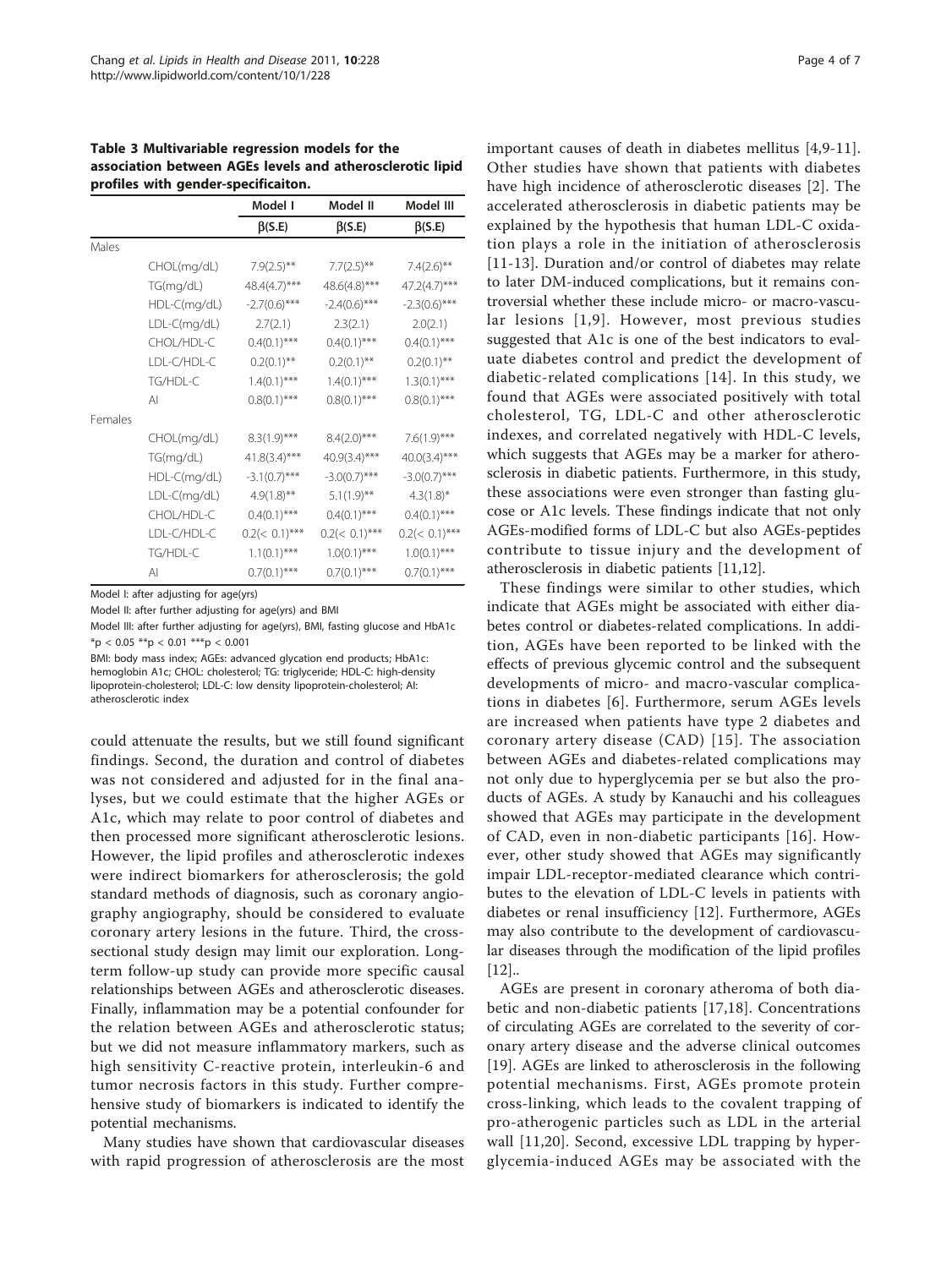|                         | $AGE \leq 2.0$ (N = 193) |          |                      |             |                      |                   |                 | $AGE > 2.0$ (N = 188) |           |                      |       |      |  |  |
|-------------------------|--------------------------|----------|----------------------|-------------|----------------------|-------------------|-----------------|-----------------------|-----------|----------------------|-------|------|--|--|
|                         | $Males(N = 88)$          |          |                      |             | Females( $N = 105$ ) |                   | $Males(N = 64)$ |                       |           | Females( $N = 124$ ) |       |      |  |  |
|                         | Mean                     | Ŧ        | S.D                  | Mean        | $\pm$                | S.D               | Mean            | Ŧ                     | S.D       | Mean                 | Ŧ     | S.D  |  |  |
| Age(yrs)                | 65.6                     | $\pm$    | 8.9                  | 63.3        | $\pm$                | 7.4               | 63.8            | $\pm$                 | 8.8       | 63.4                 | $\pm$ | 6.9  |  |  |
| Weight(kg)              | 67.9                     | $\pm$    | $9.3***b$            | 60.5        | 土                    | $9.8^{\times}$    | 72.8            | 土                     | $8.5***$  | 63.3                 | $\pm$ | 9.8  |  |  |
| BMl(kg/m <sup>2</sup> ) | 24.8                     | 土        | 2.9 <sup>b</sup>     | 25.2        | 土                    | $3.8^{\times}$    | 26.3            | $\pm$                 | 3.0       | 26.3                 | 土     | 3.8  |  |  |
| Glucose(mg/dL)          | 147.0                    | 土        | 46.4                 | 148.5       | $\pm$                | 47.5              | 147.5           | $\pm$                 | 47.7      | 156.0                | $\pm$ | 51.3 |  |  |
| $HbAlc(\%)$             | 8.1                      | $\pm$    | 1.6                  | 8.3         | $\pm$                | $1.6^{\times}$    | 8.1             | $\pm$                 | $1.5*$    | 8.8                  | $\pm$ | 1.8  |  |  |
| CHOL(mg/dL)             | 170.4                    | 土        | $36.5***^{\text{a}}$ | 189.2       | $\pm$                | $32.9^{z}$        | 185.3           | 土                     | $40.0***$ | 206.9                | 土     | 41.8 |  |  |
| TG(mg/dL)               | 110.0                    | $\pm$    | 64.0 <sup>c</sup>    | 119.7       | 土                    | $56.8^{2}$        | 226.0           | $\pm$                 | 109.4     | 202.2                | 土     | 92.5 |  |  |
| HDL-C(mg/dL)            | 47.5                     | 土        | $10.5***c$           | 58.8        | 土                    | $12.9^z$          | 41.1            | 土                     | $8.6***$  | 51.5                 | 土     | 12.7 |  |  |
| LDL-C(mg/dL)            | 113.6                    | $\pm$    | 29.5                 | 120.4       | 土                    | 30.6 <sup>×</sup> | 117.3           | $\pm$                 | $36.4*$   | 132.4                | $\pm$ | 39.7 |  |  |
| CHOL/HDL-C              | 3.7                      | 土        | $1.2^{*c}$           | 3.3         | $\pm$                | $0.8^z$           | 4.7             | $\pm$                 | $1.1*$    | 4.3                  | $\pm$ | 1.2  |  |  |
| LDL-C/HDL-C             | 2.5                      | 土        | $1.0*^{b}$           | 2.2         | 土                    | $0.7^{z}$         | 3.0             | $\pm$                 | 0.9       | 2.7                  | 土     | 1.0  |  |  |
| TG/HDL-C                | 2.6                      | $\pm$    | 1.8 <sup>c</sup>     | 2.2         | $\pm$                | $1.2^z$           | 5.7             | $\pm$                 | $3.4***$  | 4.4                  | $\pm$ | 2.5  |  |  |
| $\mathsf{A}$            | 5.8                      | 土        | 1.4 <sup>c</sup>     | 5.8         | 土                    | $1.5^z$           | 7.8             | 土                     | 1.7       | 7.4                  | 土     | 2.0  |  |  |
| Al distribution         | n(%)                     |          | n(%)                 |             | n(%)                 |                   |                 | n(%)                  |           |                      |       |      |  |  |
| $0-4$ (n = 119)         | 46(46.5)***              |          |                      | 55(43.7)*** |                      |                   | 3(5.7)          |                       |           | 15(14.6)             |       |      |  |  |
| $5-8$ (n = 190)         |                          | 46(46.5) |                      | 59(46.8)    |                      |                   | 30(56.6)        |                       |           | 55(53.4)             |       |      |  |  |
| $9-12(n = 72)$          | 7(7.1)                   |          |                      | 12(9.5)     |                      |                   | 20(37.7)        |                       |           | 33(32.0)             |       |      |  |  |

<span id="page-4-0"></span>Table 4 General characteristics of study subjects by different AGEs levels.

\*  $p < 0.05$ , \*\*  $p < 0.01$ , \*\*\*  $p < 0.001$  when compared by gender.

 $\rm{^{a}p< 0.05^{b}p< 0.01^{c}p< 0.001}$  when compared with different statuses in males

 $\alpha$ <sup>x</sup>p < 0.05<sup>y</sup>p < 0.01<sup>z</sup>p < 0.001 when compared with different statuses in females

BMI: body mass index; AGEs: advanced glycation end products; HbA1c: hemoglobin A1c; CHOL: cholesterol; TG: triglyceride; HDL-C: high-density lipoproteincholesterol; LDL-C: low density lipoprotein-cholesterol; AI: atherosclerotic index

accelerated development of atherosclerosis in patients with diabetes [[11\]](#page-5-0). Third, AGEs may bind to apolipoprotein B particles which impaired their hepatic clearance, induced retention of LDL in the aortic wall and increased recognition by macrophages at this site, that all associated with the increased localization of AGEs-LDL in vessel wall and increased production of foam cells and accelerating atheroma formation [[18](#page-5-0),[21\]](#page-5-0). Lastly, AGEs may induce oxidant stress by enhancing free radical generation from neutrophils. Furthermore, AGEs might enhance neutrophil NADPH oxidase activity and contribute to the vascular oxidant stress and cardiovascular disease in diabetic, uremic and elderly patients [[22](#page-5-0)]. As indicated in this study, AGEs may be one of the better biomarkers to predict atherosclerosis in diabetic patients.

We found that there was a different association between AGEs and lipid profiles for males and females, not only in patients with DM alone, but also in DM patients with nephropathy. For example, after adjusting for potential confounders, the association between AGEs levels and atherosclerotic profiles was stronger in females than males. This result was similar to other studies that reported AGEs levels were significantly associated with mortality from all causes and coronary heart disease mortality in women, but not in men [\[19\]](#page-5-0). The associations between AGEs and lipid profiles were different for the two sexes which suggested that AGEs may play a role as a competing risk factor in atherosclerotic lesions when compared to other traditional CVD risk factors. In females, AGEs are a relatively important factor associated with lipid profiles, but in males, other factors–such as cigarette smoking, alcohol consumption and lower HDL-C–may be more closely associated with atherosclerotic lesions and lipid profiles. Otherwise, AGEs may represent an additional risk for CVD only in relatively low-risk subjects [[19](#page-5-0)].

More interestingly, there was a closer association between AGEs and lipid profiles and atherosclerotic index in patients with DM nephropathy than those with DM alone. A possible explanation is that the patients with DM nephropathy may have more serious illness and higher AGEs levels, which may make them more prone to develop DM-related atherosclerosis. However, further studies are necessary to examine the pathophysiology and to understand the possible mechanisms.

Our results show the association between AGEs and lipid profiles persisted even after adjusting for potential confounders, and further adjusting for fasting glucose or A1c levels, which suggested that there might evidence to demonstrate that AGEs are potentially a better predictor of atherosclerotic lesions in diabetic patients than fasting glucose or A1c. These findings were similar to other studies asserting that AGEs may be associated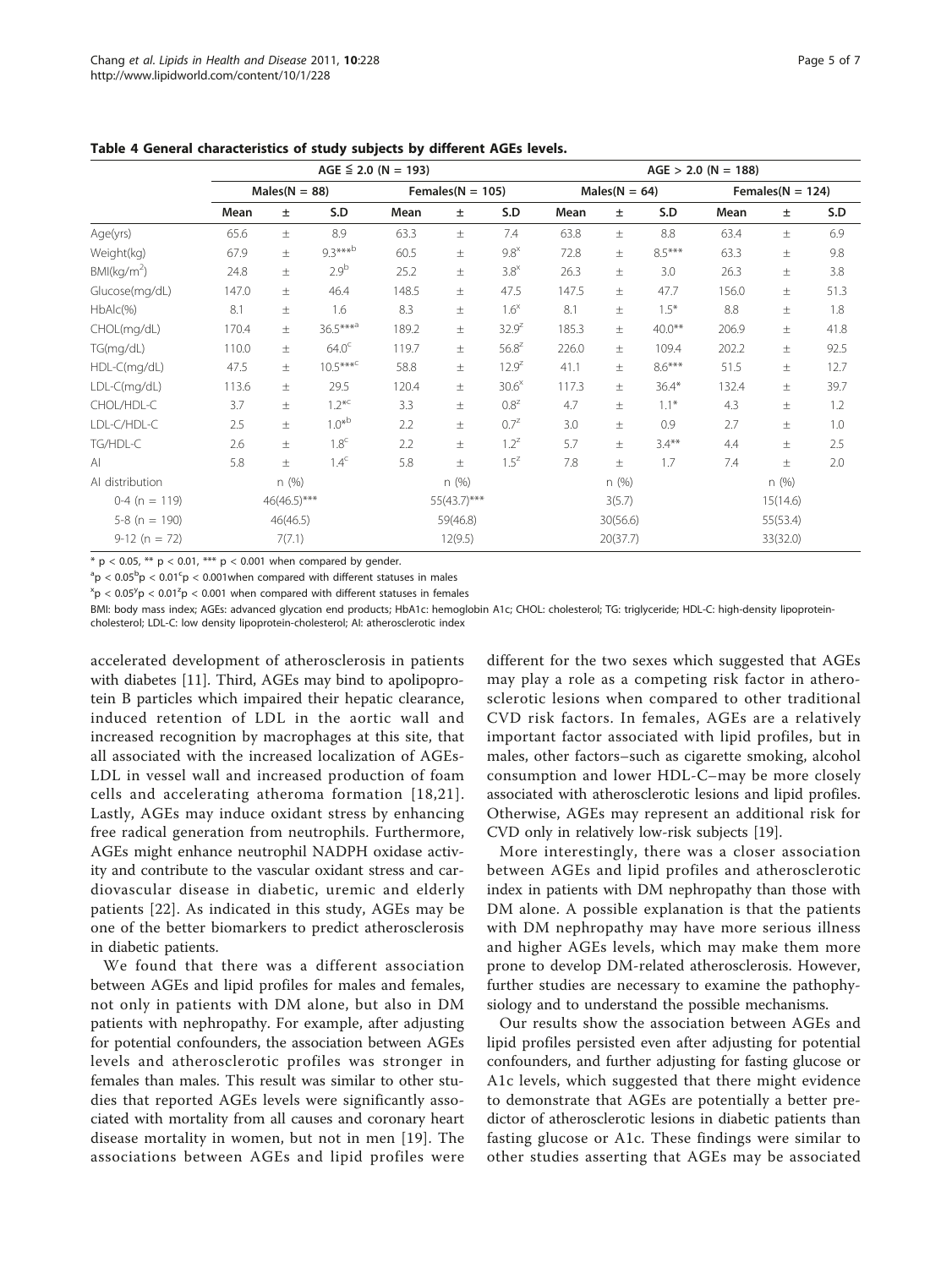<span id="page-5-0"></span>with either control of diabetes or complications of diabetes, and also linked them with diabetes-related complications such as atherosclerosis and restenosis after percutaneous coronary intervention [23-25]

There is an age-dependent increase of serum AGEs levels, especially after age 13 [26,[27\]](#page-6-0). In this study, we divided the patients into two subgroups based on their AGEs levels ( $\geq 2$  and  $\lt 2$  AU). The AGEs  $\geq 2$  patients were heavier, had larger BMIs and higher total cholesterol and TG levels than patients with AGEs < 2. These findings are similar to other studies showing that subjects with higher AGEs had more adverse atherosclerotic profiles than normal subjects [26].

We found that patients with higher AGEs had more adverse atherosclerotic parameters and indexes, which suggests that AGEs could be used as a marker to predict atherosclerotic lesions. However, further studies are necessary to evaluate the clinical relevance and clinical application of AGEs testing, especially for the prevention of diabetes-related atherosclerotic diseases.

#### Author details

<sup>1</sup>Department of Medical Laboratory Science and Biotechnology, Yuanpei University, Hsinchu City, Taiwan. <sup>2</sup> Division of Clinical Pathology, Tri-Service General Hospital, National Defense Medical Center, Taipei, Taiwan. <sup>3</sup>Department of Community Medicine, Shuang-Ho Hospital, Taipei Medical University, New Taipei City, Taiwan. <sup>4</sup>School of Public Health, National Defense Medical Center, Taipei, Taiwan. <sup>5</sup>Department of Internal Medicine, Shuang-Ho Hospital, Taipei Medical University, New Taipei City, Taiwan. 6 Department of Internal Medicine, Division of Endocrinology, Tri-Service General Hospital, National Defense Medical Center, Taipei, Taiwan.

#### Authors' contributions

JBC performed the data collection, statistical analyses, and participated in drafted the manuscript. NFC carried out the design, coordination and conduction of the study, participated in the data collection and analysis, participated in drafted the manuscript. JTS participated in the conduction of the study, data collection, and statistical analysis. ATH performed the data collection, statistical analyses, and participated in drafted the manuscript. YRH carried out the design and coordination of the study. All authors read and approved the final manuscript.

#### Competing interests

The authors declare that they have no competing interests.

Received: 24 October 2011 Accepted: 6 December 2011 Published: 6 December 2011

#### References

- 1. Garcia MJ, McNamara PM, Gordon T, Kannel WB: [Morbidity and mortality](http://www.ncbi.nlm.nih.gov/pubmed/4359625?dopt=Abstract) [in diabetics in the Framingham population, Sixteen year follow-up](http://www.ncbi.nlm.nih.gov/pubmed/4359625?dopt=Abstract) [study.](http://www.ncbi.nlm.nih.gov/pubmed/4359625?dopt=Abstract) Diabetes 1974, 23:105-111.
- 2. Stamler J, Vaccaro O, Neaton JD, Wentworth D: [Diabetes, other risk](http://www.ncbi.nlm.nih.gov/pubmed/8432214?dopt=Abstract) [factors, and 12-yr cardiovascular mortality for men screened in the](http://www.ncbi.nlm.nih.gov/pubmed/8432214?dopt=Abstract) [Multiple Risk Factor Intervention Trial.](http://www.ncbi.nlm.nih.gov/pubmed/8432214?dopt=Abstract) Diabetes Care 1993, 16:434-444.
- 3. Standl E, Balletshofer B, Dahl B, Weichenhain B, Stiegler H, Hormann A, Holle R: [Predictors of 10-year macrovascular and overall mortality in](http://www.ncbi.nlm.nih.gov/pubmed/8960840?dopt=Abstract) [patients with NIDDM: the Munich General Practitioner Project.](http://www.ncbi.nlm.nih.gov/pubmed/8960840?dopt=Abstract) Diabetologia 1996, 39:1540-1545.
- 4. Goldberg IJ: [Why does diabetes increase atherosclerosis? I don](http://www.ncbi.nlm.nih.gov/pubmed/15343377?dopt=Abstract)'t know! J Clin Invest 2004, 114:613-615.
- Jandeleit-Dahm K, Cooper ME: [The role of AGEs in cardiovascular disease.](http://www.ncbi.nlm.nih.gov/pubmed/18473849?dopt=Abstract) Curr Pharm Des 2008, 14:979-986.
- 6. Brownlee M, Cerami A, Vlassara H: [Advanced glycosylation end products](http://www.ncbi.nlm.nih.gov/pubmed/3283558?dopt=Abstract) [in tissue and biochemical basis of diabetic complications.](http://www.ncbi.nlm.nih.gov/pubmed/3283558?dopt=Abstract) N Engl J Med 1988, 318:1315-1321.
- 7. Brownlee M: [Advanced glycosylation in diabetes and aging.](http://www.ncbi.nlm.nih.gov/pubmed/7598459?dopt=Abstract) Annu Rev Med 1995 **46**:223-234
- 8. Yamagishi S, Matsui T, Ueda S, Nakamura K, Imaizumi T: Advanced glycation end products (AGEs) and cardiovascular disease (CVD) in diabetes. Cardiovascular Hematological Agents Medicinal Chemistry 2007, 5:236-240.
- 9. Laakso M: [Hyperglycemia and cardiovascular disease in type 2 diabetes.](http://www.ncbi.nlm.nih.gov/pubmed/10331395?dopt=Abstract) Diabetes 1999, 48:937-942.
- 10. Schwartz CJ, Valente AJ, Sprague EA, Kelley JL, Cayatte AJ, Rozek MM: [Pathogenesis of the atherosclerotic lesion. Implications for diabetes](http://www.ncbi.nlm.nih.gov/pubmed/1396013?dopt=Abstract) [mellitus.](http://www.ncbi.nlm.nih.gov/pubmed/1396013?dopt=Abstract) Diabetes Care 1992, 15:1156-1167.
- 11. Makita Z, Yanagisawwa K, Kuwajima S, Bucala R, Vlassara H, Koike T: [The](http://www.ncbi.nlm.nih.gov/pubmed/9050032?dopt=Abstract) [role of advanced glycosylation end-products in the pathogenesis of](http://www.ncbi.nlm.nih.gov/pubmed/9050032?dopt=Abstract) [atherosclerosis.](http://www.ncbi.nlm.nih.gov/pubmed/9050032?dopt=Abstract) Nephrol Dial Transplant 1996, 11:31-33.
- 12. Bucala R, Makita Z, Vega G, Grundy S, Koschinsky T, Cerami A, Vlassara H: [Modification of low density lipoprotein by advanced glycation end](http://www.ncbi.nlm.nih.gov/pubmed/7937786?dopt=Abstract) [products contributes to the dyslipidemia of diabetes and renal](http://www.ncbi.nlm.nih.gov/pubmed/7937786?dopt=Abstract) [insufficiency.](http://www.ncbi.nlm.nih.gov/pubmed/7937786?dopt=Abstract) Proc Natl Acad Sci USA 1994, 91:9441-9445.
- 13. Zyzak DV, Richardson JM, Thorpe SR, Baynes JW: [Formation of reactive](http://www.ncbi.nlm.nih.gov/pubmed/7840665?dopt=Abstract) [intermediates from Amodori compounds under physiological conditions.](http://www.ncbi.nlm.nih.gov/pubmed/7840665?dopt=Abstract) Arch Biochem Biophys 1995, 316:547-554.
- 14. Stratton IM, Adler AI, Neil HA, Matthews DR, Manley SE, Cull CA, Hadden D, Turner RC, Holman R: Association of glycaemia with macrovascular and microvascular complications of type 2 diabetes (UKPDS 35): prospective observational study. Br Med J 2000, 321:405-412.
- 15. Kilhovd BK, Berg TJ, Birkeland KI, Thorsby P, Hanssen KF: [Serum levels of](http://www.ncbi.nlm.nih.gov/pubmed/10480523?dopt=Abstract) [advanced glycation end products are increased in patients with type 2](http://www.ncbi.nlm.nih.gov/pubmed/10480523?dopt=Abstract) [diabetes and coronary heart disease.](http://www.ncbi.nlm.nih.gov/pubmed/10480523?dopt=Abstract) Diabetes Care 1999, 22:1543-1548.
- 16. Kanauchi M, Tsujimoto N, Hashimoto T: Advanced glycation end products in nondiabetic patients with coronary artery disease. Diabetic Care 2001, 24:1620-1623.
- 17. Nakamura Y, Horii Y, Nishino T, Shiiki H, Sakaguchi Y, Kagoshima T, Dohi K, Makita Z, Vlassara H, Bucala R: [Immunohistochemical localization of](http://www.ncbi.nlm.nih.gov/pubmed/8256853?dopt=Abstract) [advanced glycosylation end products in coronary atheroma and cardiac](http://www.ncbi.nlm.nih.gov/pubmed/8256853?dopt=Abstract) [tissue in diabetes mellitus.](http://www.ncbi.nlm.nih.gov/pubmed/8256853?dopt=Abstract) Am J Pathol 1993, 143:1649-1656.
- 18. Stitt AW, He C, Friedman S, Scher L, Rossi P, Ong L, Founds H, Li YM, Bucala R, Vlassara H: [Elevated AGE-modified ApoB in sera of euglycemic,](http://www.ncbi.nlm.nih.gov/pubmed/9323713?dopt=Abstract) [normolipidemic patients with atherosclerosis: relationship to tissue](http://www.ncbi.nlm.nih.gov/pubmed/9323713?dopt=Abstract) [AGEs.](http://www.ncbi.nlm.nih.gov/pubmed/9323713?dopt=Abstract) Mol Med 1997, 3:617-627.
- 19. Kilhovd BK, Juutilainen A, Lehto S, Rönnemaa T, Torjesen PA, Birkeland KI, Berg TJ, Hanssen KF, Laakso M: [High serum levels of advanced glycation](http://www.ncbi.nlm.nih.gov/pubmed/15692098?dopt=Abstract) [end products predict increased coronary heart disease mortality in](http://www.ncbi.nlm.nih.gov/pubmed/15692098?dopt=Abstract) [nondiabetic women but not in nondiabetic Men. A population-based](http://www.ncbi.nlm.nih.gov/pubmed/15692098?dopt=Abstract) [18-year follow-up study.](http://www.ncbi.nlm.nih.gov/pubmed/15692098?dopt=Abstract) Arterioscler Thromb Vasc Biol 2005, 25:815-820.
- 20. Brownlee M, Vlassara H, Cerami A: [Nonenzymatic glycosylation products](http://www.ncbi.nlm.nih.gov/pubmed/4029512?dopt=Abstract) [on collagen covalently trap low-density lipoprotein.](http://www.ncbi.nlm.nih.gov/pubmed/4029512?dopt=Abstract) Diabetes 1985, 34:938-941.
- 21. Sobenin IA, Tertov W, Koschinsky T, Bunting CE, Slavina ES, Dedov II, Orekhov AN: [Modified low density lipoprotein from diabetic patients](http://www.ncbi.nlm.nih.gov/pubmed/8318062?dopt=Abstract) [causes cholesterol accumulation in human intimal aortic cells.](http://www.ncbi.nlm.nih.gov/pubmed/8318062?dopt=Abstract) Atherosclerosis 1993, 100:41-54.
- 22. Wong RK, Pettit AI, Quinn PA, Jennings SC, Davies JE, Ng LL: [Advanced](http://www.ncbi.nlm.nih.gov/pubmed/12963645?dopt=Abstract) [glycation end products stimulate an enhanced neutrophil respiratory](http://www.ncbi.nlm.nih.gov/pubmed/12963645?dopt=Abstract) [burst medicated through the activation of cytosolic phospholipase A2](http://www.ncbi.nlm.nih.gov/pubmed/12963645?dopt=Abstract) [and generation of arachiondic acid.](http://www.ncbi.nlm.nih.gov/pubmed/12963645?dopt=Abstract) Circulation 2003, 108:1858-1864.
- 23. Basta G, Schmidt AM, Caterina R De: [Advanced glycation end products](http://www.ncbi.nlm.nih.gov/pubmed/15306213?dopt=Abstract) [and vascular inflammation: implications for accelerated atherosclerosis](http://www.ncbi.nlm.nih.gov/pubmed/15306213?dopt=Abstract) [in diabetes.](http://www.ncbi.nlm.nih.gov/pubmed/15306213?dopt=Abstract) Cardiovasc Res 2004, 63:582-592.
- 24. Jandeleit-Dahm K, Watson A, Soro-Paavonen A: [The AGE/RAGE axis in](http://www.ncbi.nlm.nih.gov/pubmed/18290873?dopt=Abstract) [diabetes-accelerated atherosclerosis.](http://www.ncbi.nlm.nih.gov/pubmed/18290873?dopt=Abstract) Clin Exp Pharmacol Physiol 2008, 35:329-334.
- 25. McNair ED, Wells CR, Qureshi M, Basran R, Pearce C, Orvold J, Devilliers J, Prasad K: [Soluble receptors for advanced glycation end products \(sRAGE\)](http://www.ncbi.nlm.nih.gov/pubmed/21089112?dopt=Abstract) [as a predictor of restenosis following percutaneous coronary](http://www.ncbi.nlm.nih.gov/pubmed/21089112?dopt=Abstract) [intervention.](http://www.ncbi.nlm.nih.gov/pubmed/21089112?dopt=Abstract) Clin Cardiol 2010, 33:678-685.
- 26. Galler A, Müller G, Schinzel R, Kratzsch J, Kiess W, Münch G: [Impact of](http://www.ncbi.nlm.nih.gov/pubmed/12941727?dopt=Abstract) [metabolic control and serum lipids on the concentration of advanced](http://www.ncbi.nlm.nih.gov/pubmed/12941727?dopt=Abstract) [glycation end products in the serum of children and adolescents with](http://www.ncbi.nlm.nih.gov/pubmed/12941727?dopt=Abstract)